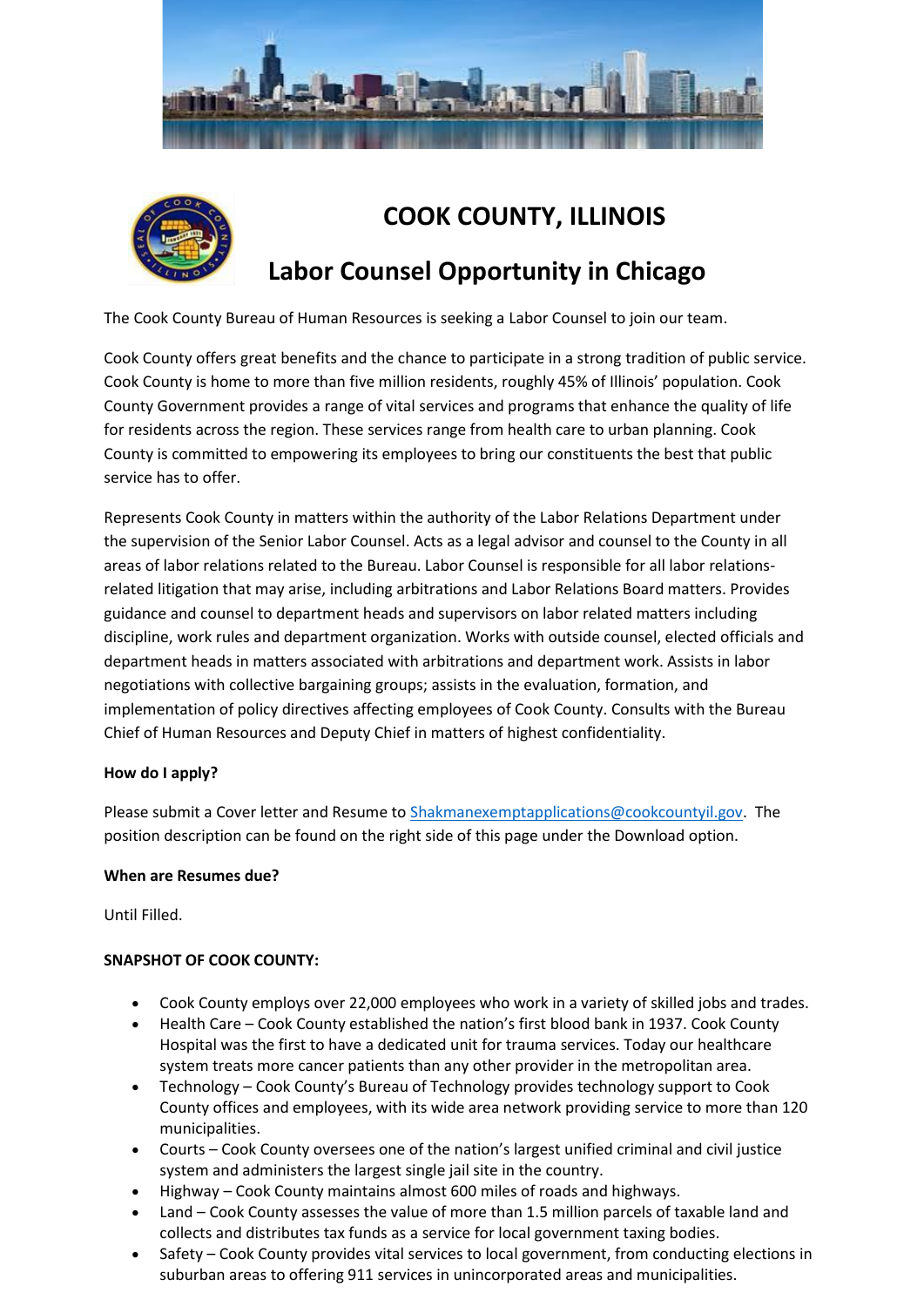## **Location:**

Located in the Loop District of downtown Chicago, one of the most formidable business districts in the world, the area has an astounding number of cultural foundations, stunning parks such as Millennial Park and Maggie Daley Park, steps away from the Chicago Riverwalk, award-winning restaurants and plenty of shopping!

In addition, Chicago is serviced by multiple bus and train lines for public transportation from the suburbs to the city, taxis are plentiful, public parking garages for motorist, and bicycle share rentals and local bike lanes for bicyclist.

# **Benefits:**

Cook County employees have access to a variety of benefits, including:

- Medical and Pharmacy Plans
- Dental Plans
- Vision Plan
- Flexible Spending Accounts Health Care and Dependent Care
- Life Insurance Group Term and Supplemental Life
- Commuter Benefits
- Pre-paid Legal Services
- Retirement Benefits

## **Post Offer testing:**

**This position requires successful completion of post-offer tests, which may include a background check, drug screen and medical examination.**

PURSUANT TO EXECUTIVE ORDER 2021-1 AND COOK COUNTY'S MANDATORY COVID-19 VACCINATION POLICY, THE SELECTED CANDIDATE WILL BE REQUIRED TO EITHER **SUBMIT PROOF OF FULL VACCINATION OR A REQUEST FOR REASONABLE ACCOMMODATION PRIOR TO THE START OF EMPLOYMENT.** PLEASE CLICK THE FOLLOWING HYPERLINKS FOR THE FULL TEXT OF EXECUTIVE ORDER 2021-1 AND THE COOK COUNTY MANDATORY COVID-19 VACCINATION POLICY.

#### [EXECUTIVE ORDER 2021-1](https://www.cookcountyil.gov/agency/office-president)

Pursuant to the Shakman Consent Decree, Supplemental Relief Order and the Cook County Personnel Rules, this position is exempt from the County's career service rules, is at-will and political reasons or factors may be considered when taking any employment action. As an employee in a Shakman exempt position, if you do not currently live in Cook County, you will have six (6) months from date of hire to establish actual residency within Cook County.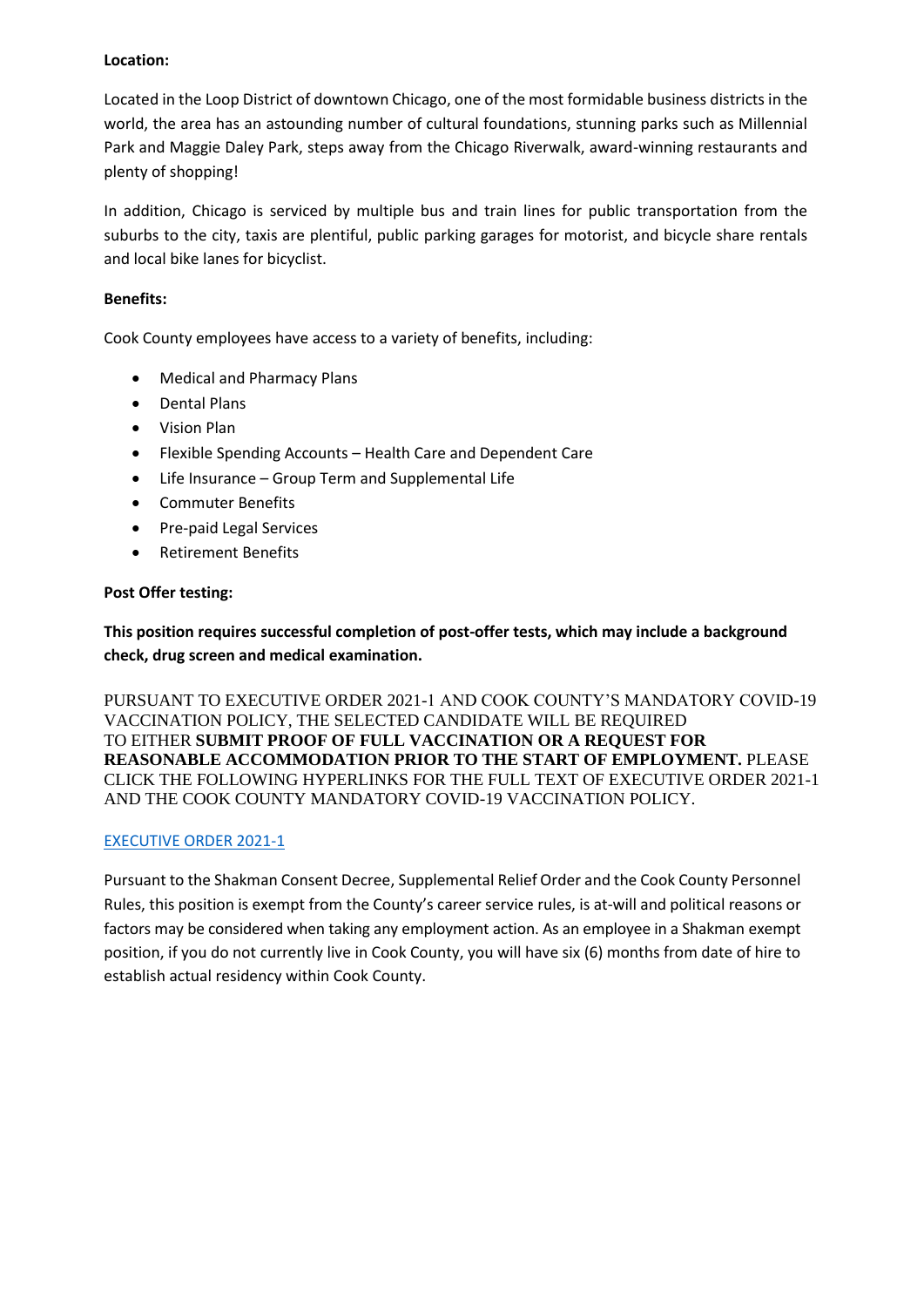# **COUNTY OF COOK**



# **Bureau of Human Resources**

118 N. Clark Street, Room 840 Chicago IL 60602

Job Code: 6010 Job Title: Labor Counsel Salary Grade: 23 Bureau: Human Resources Department: Labor Relations Dept. Budget No. 032 Position I.D. # 9500678 Shakman Exempt Yes

# **Characteristics of the Position**

# **General Overview**

Represents Cook County in matters within the authority of the Labor Relations Department under the supervision of the Senior Labor Counsel. Acts as a legal advisor and counsel to the County in all areas of labor relations related to the Bureau. Labor Counsel is responsible for all labor relations-related litigation that may arise, including arbitrations and Labor Relations Board matters. Provides guidance and counsel to department heads and supervisors on labor related matters including discipline, work rules and department organization. Works with outside counsel, elected officials and department heads in matters associated with arbitrations and department work. Assists in labor negotiations with collective bargaining groups; assists in the evaluation, formation, and implementation of policy directives affecting employees of Cook County. Consults with the Bureau Chief of Human Resources and Deputy Chief in matters of highest confidentiality.

# **Key Responsibilities and Duties**

Evaluates, prepares, and represents Cook County in all labor arbitrations between Cook County and unions.

Reviews grievances, determines and implements litigation strategy, prepares witnesses, collects evidence, conducts thorough analysis of case and negotiates settlement when appropriate.

Coordinates hearings with opposing counsel and management and communicates with arbitrators.

Research pending legal issues, analyzes case laws and facts and prepares pre- and posthearing briefs.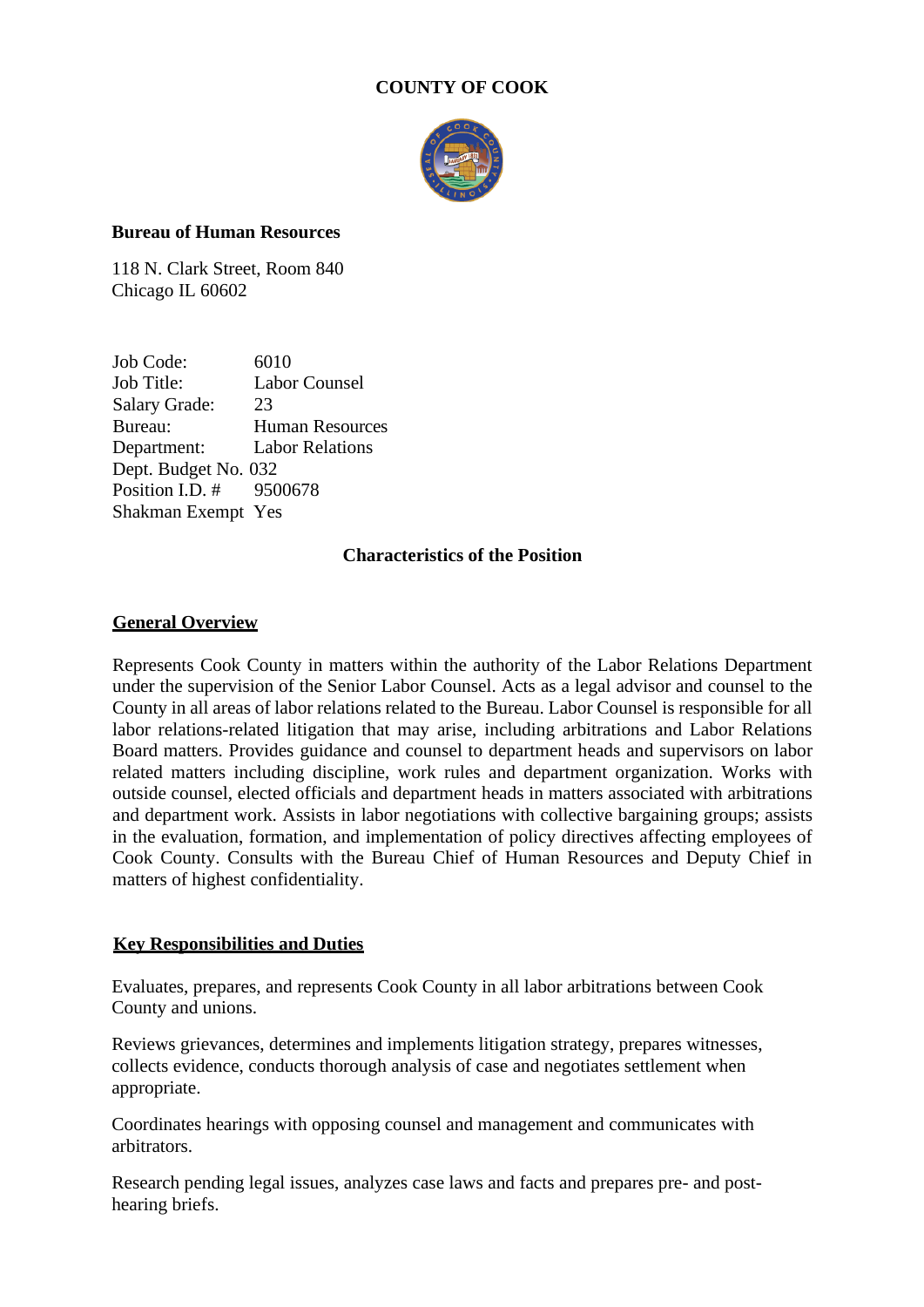Counsels various Cook County departments and offices in labor relations and employment matters such as discipline, layoffs, terminations, transfers and numerous other matters that may arise between Cook County management and employees/unions.

Provides advice and counsel on employment related laws and matters such as the implementation of policy and initiatives within the parameters of the CBA, grievances, arbitrations, the Family and Medical Leave Act, Affordable Care Act, and Equal Employment Opportunity laws.

Represents the County in litigation related to the collective bargaining process including duty to bargain in good faith, contract violations, and disciplinary matters as well as grievances and arbitrations resulting therefrom; and consult on strike planning.

Appears before various forums including the Illinois Labor Relations Board on matters involving union certification petitions, representation petitions, unit clarification petitions and unfair labor practice charges.

Interprets collective bargaining agreements, County policies and applicable laws and regulations.

Assists the Deputy Chief and Senior Labor Counsel in labor negotiations and the formulation, implementation and enforcement of labor and employee policies for Cook County, and in doing so is responsible for matters of the utmost confidentiality.

Works with outside counsel and retained experts on a variety of employment related issues.

Advises on implementation of policies and initiatives including Workers Compensation, disability, and return to work matters.

# **Knowledge, Skills, and Abilities**

Knowledge of and ability to resolve complex labor disputes through negotiations.

Strong command of the rules of evidence, civil procedure and trial advocacy, and the ability to effectively litigate complex labor and employment issues with minimal direction.

Skill in working directly and independently with elected officials, department heads, outside counsel, and labor groups to develop strategy pertaining to a wide range of matters, including discipline, contract interpretation, salaries, benefits and working conditions.

Knowledge of all applicable federal, state, county and local laws, rules and regulations including those of the Illinois Labor Relations Board and the ability to represent Cook County before various forums.

Skill in analyzing labor agreements and appropriately interpreting the terms, conditions and intent represented therein.

Skill in the use of diplomacy and confidentiality while communicating with arbitrators, attorneys, elected officials, department heads, management, employees, and union officials.

Ability to communicate effectively with tact and courtesy and conduct oneself in a professional manner. Good communication skills; good negotiation skills; ability to convey information and explain or describe County policy and procedure to others.